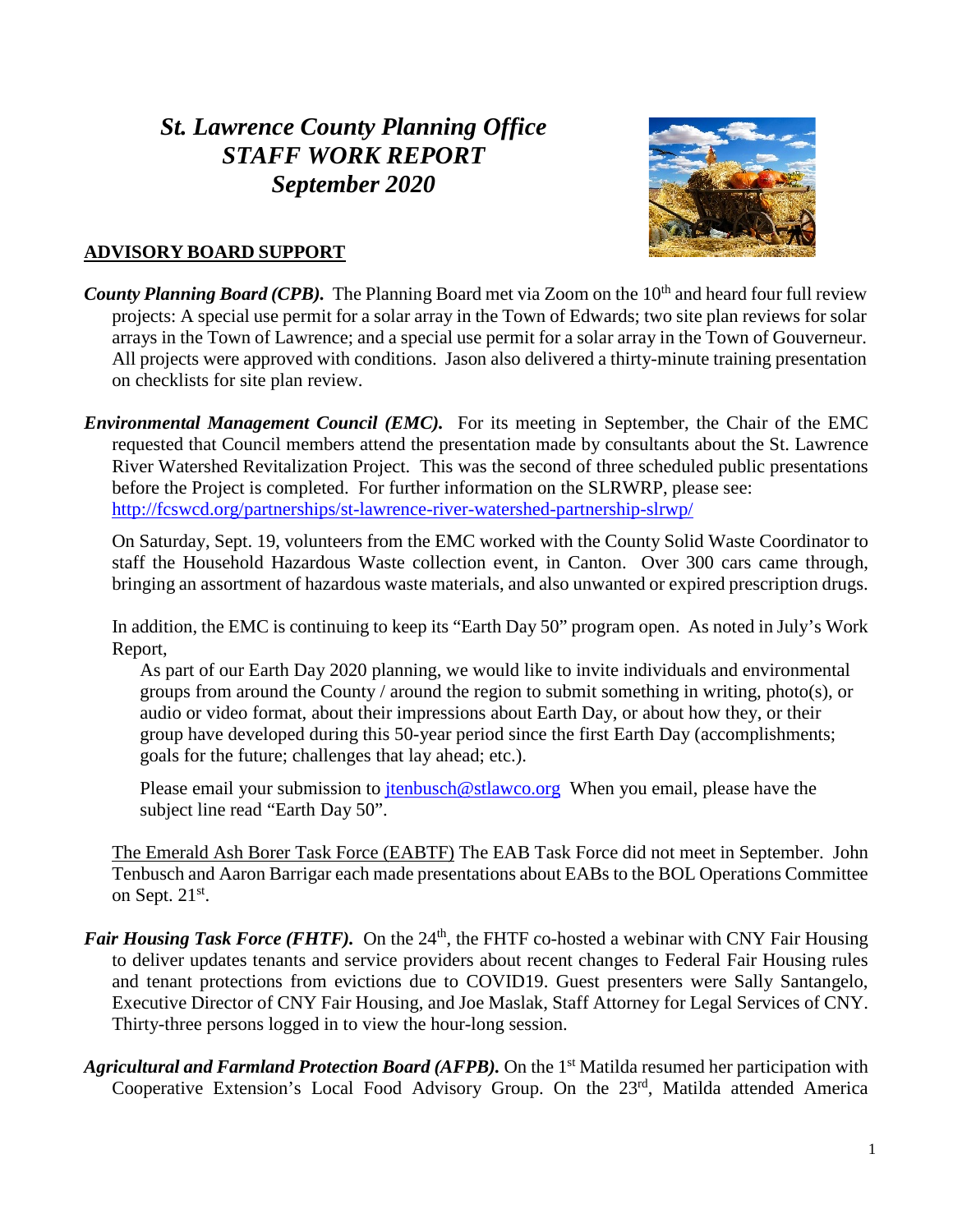Farmland Trust's first session of a series of webinars on Smart Solar Siting in New England. At the end of the month, Matilda updated a spreadsheet of solar array projects reviewed by the County Planning Board, which was included in the AFPB's October meeting packet and shared with staff at the NYS Department of Agriculture and Markets, and with directors for Real Property and the Industrial Development Agency.

## **BOARD OF LEGISLATORS**

*Census 2020.* Staff are working with the County's Complete Count Committee. The Committee met once during September.

In September, Planning staff:

- Wrapped three busses and one van. These will be rolling billboards for the Census.
- Placed full-page color advertisements in North Country This Week newspaper (7 weeks).
- Distributed of Census tote bags, facemasks, "We Count" activity books for children at schools, food distribution sites, etc.
- Placed local radio promotional spots; direct-mail (large print) and telephone calls to visuallyimpaired persons.
- Direct mailed a last-minute postcard about the Census to over 51,000 households across the County.

The deadline for completing the Census is currently set as September 30<sup>th</sup>. News stories have discussed lawsuits, possible deadline extension, etc. We await further word.

*Emergency Response to COVID 19.* Since the onset of COVID-19, the Planning Office assisted with the County's response in several ways. Staff, on a rotating basis, shared in the daily EOC duties from their respective offices in Public Safety Complex. EOC operations consisted of answering phones; logging and distributing COVID-19 resource requests; completing daily operations records; and mapping (see below). The County's EOC closed on September  $17<sup>th</sup>$ .

#### **COMMUNITY / ECONOMIC DEVELOPMENT**

*Community Development Block Grants (CDBG).* The Planning Office administers three open grants: the Septic Tank Replacement Assistance Program (STRAP); the 23rd round of the Direct Homeownership Assistance Program, and the third round of its Countywide Housing Rehabilitation Program (CHRP 3).

Planning staff (thanks, Dakota, for your hard work on this!) submitted the required documentation for the Grant Administration Plan to NYS Office of Community Renewal (OCR) on September 21st. The Plan covers such things as: program summary, program requirements & policies (eligible activities, national objectives, required program policies), and the grant administrative cycle (contract execution & start-up, environmental review, project implementation, compliance files & reporting).

*Lead Hazard Abatement Program*. This \$1 million award from the US Department of Housing and Urban Development (HUD) is providing lead-based paint stabilization, or abatement assistance, to up to 52 households throughout the county. In September, the Planning Office, in consultation with its partners,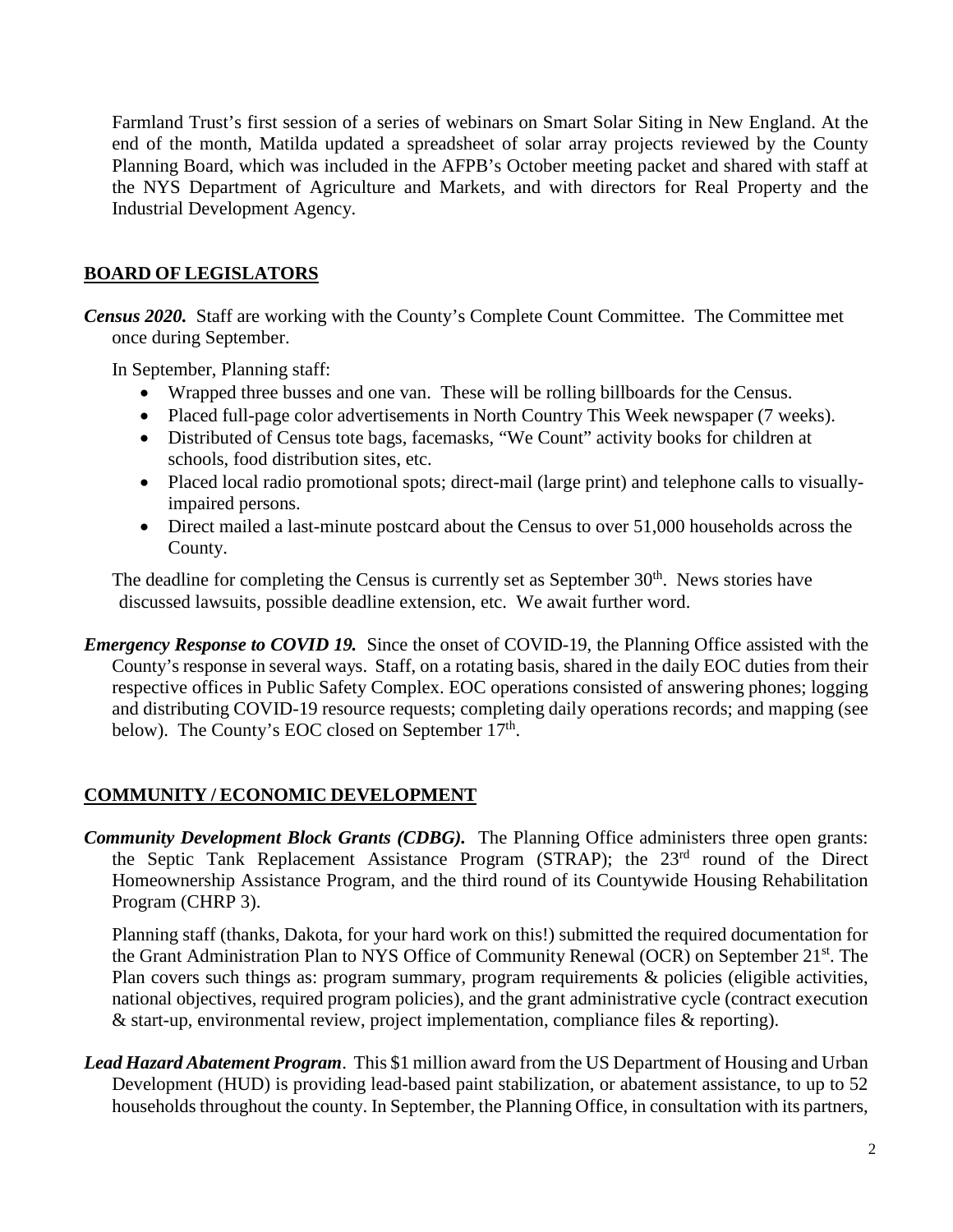the North Country Housing Council and the SLC Public Health Dept, continued its Lead Hazard Abatement program.

*Village of Potsdam Downtown Revitalization Initiative (DRI).* The Planning Office is participating as a project partner on the Local Planning Committee (LPC) for the Potsdam DRI. One virtual meeting was help in September. The project website is: [https://potsdamdri.com/.](https://potsdamdri.com/)

## **GEOGRAPHIC INFORMATION SYSTEM**

- *COVID19 Mapping.* Since March 31<sup>st</sup>, Dakota and Matilda have prepared daily maps for the County's Public Health Department to track positive, active, and regional cases of COVID-19.
- *Public Transportation Bus Routes.* On the 15<sup>th</sup>, Matilda and Dakota met with Transit Manager Rena Ryan, Mobility Manager Frank Doldo, and the Greater Watertown Mobility Manager to identify shorter replacement routes that can be developed. Throughout the month, Dakota has been working on a countywide public transit map which displays all routes.
- *County Mapping Upgrades.* Installation of ESRI's Enterprise GIS software began at the end of July and is up and operational. The initial focus is to have Emergency Services Enterprise GIS needs established first and then Real Property and Planning will come next.
- **Parks & Trails New York (PTNY).** Staff, Dakota, is working on submitting GIS data to PTNY that highlight recreation trail infrastructure in the County. Data for this project was recently received from the County trails web application and will be submitted in October.
- *St. Lawrence Power and Equipment Museum.* At the end of the month, Matilda responded to a request to prepare a variety of large scale maps with aerial imagery and elevation contours for the Power and Equipment Museum's board of directors.

## **GRANTS MANAGER**

- *Grants Notice Distribution.* The Grants Notice is distributed to County Department Heads, Legislators, Superintendents of Schools, local municipal officials and approximately 350 additional individuals representing organizations throughout the North Country.
- *Hazard Mitigation Plan, 5-Year Update*. Staff are assisting Emergency Services with the required fiveyear update of the SLC Multi-Jurisdictional All-Hazard Mitigation Plan.

#### **PLANNING MATTERS**

*Smart Solar Siting in New England Webinars.* On the 23<sup>rd</sup> and 30<sup>th</sup>, Matilda attended AFT's webinars regarding the siting of large scale solar arrays in New England.